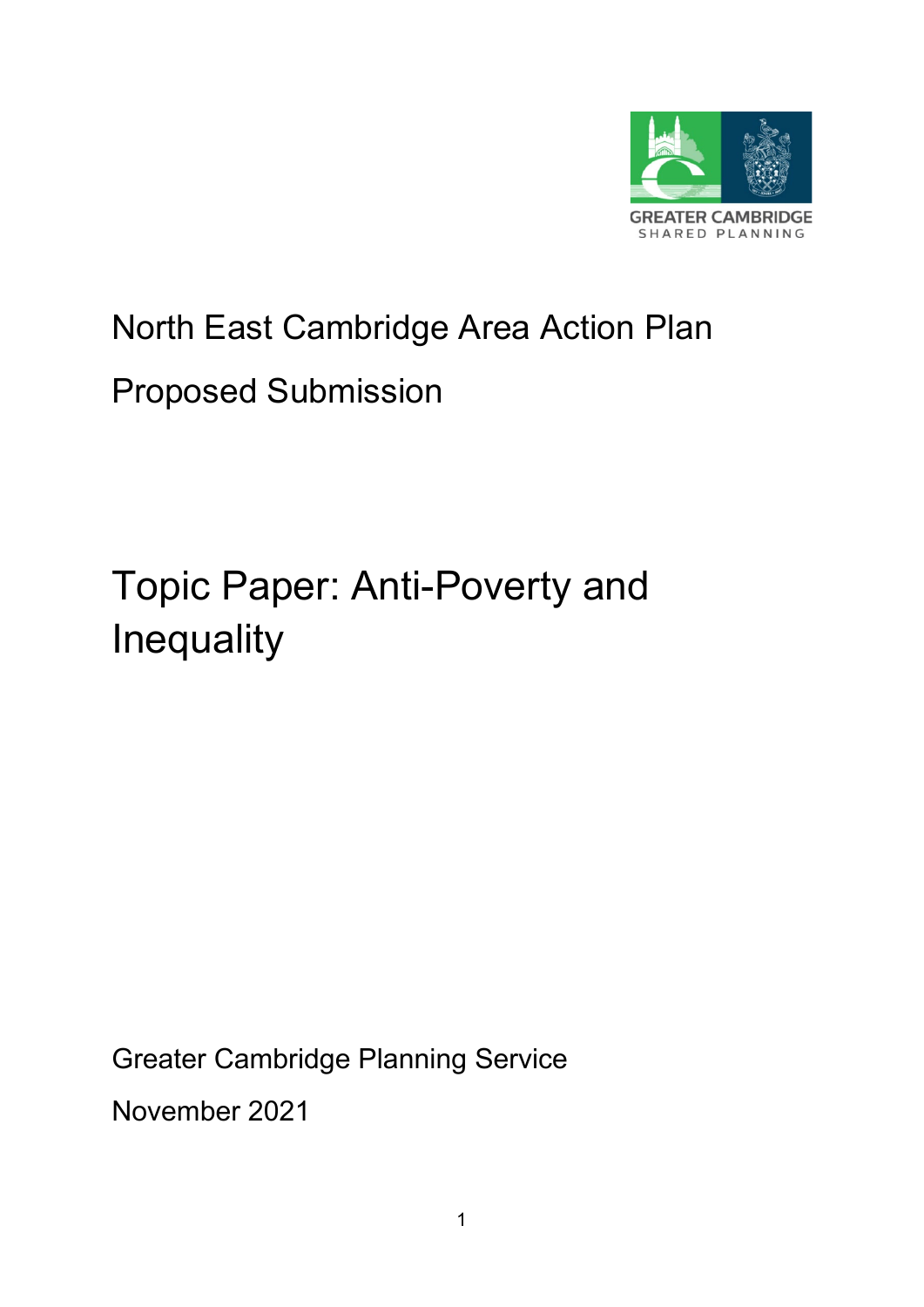# **Contents**

| $\bullet$                                                                        |  |
|----------------------------------------------------------------------------------|--|
|                                                                                  |  |
| South Cambridgeshire District Council Business Plan (2020-25)7                   |  |
|                                                                                  |  |
| South Cambridgeshire District Council Equality Scheme (2020-2024) 8<br>$\bullet$ |  |
|                                                                                  |  |
|                                                                                  |  |
|                                                                                  |  |
|                                                                                  |  |
|                                                                                  |  |
|                                                                                  |  |
|                                                                                  |  |
|                                                                                  |  |
|                                                                                  |  |
|                                                                                  |  |
|                                                                                  |  |
| Spatial Inequalities in Greater Cambridge and their relation to North East       |  |
|                                                                                  |  |
|                                                                                  |  |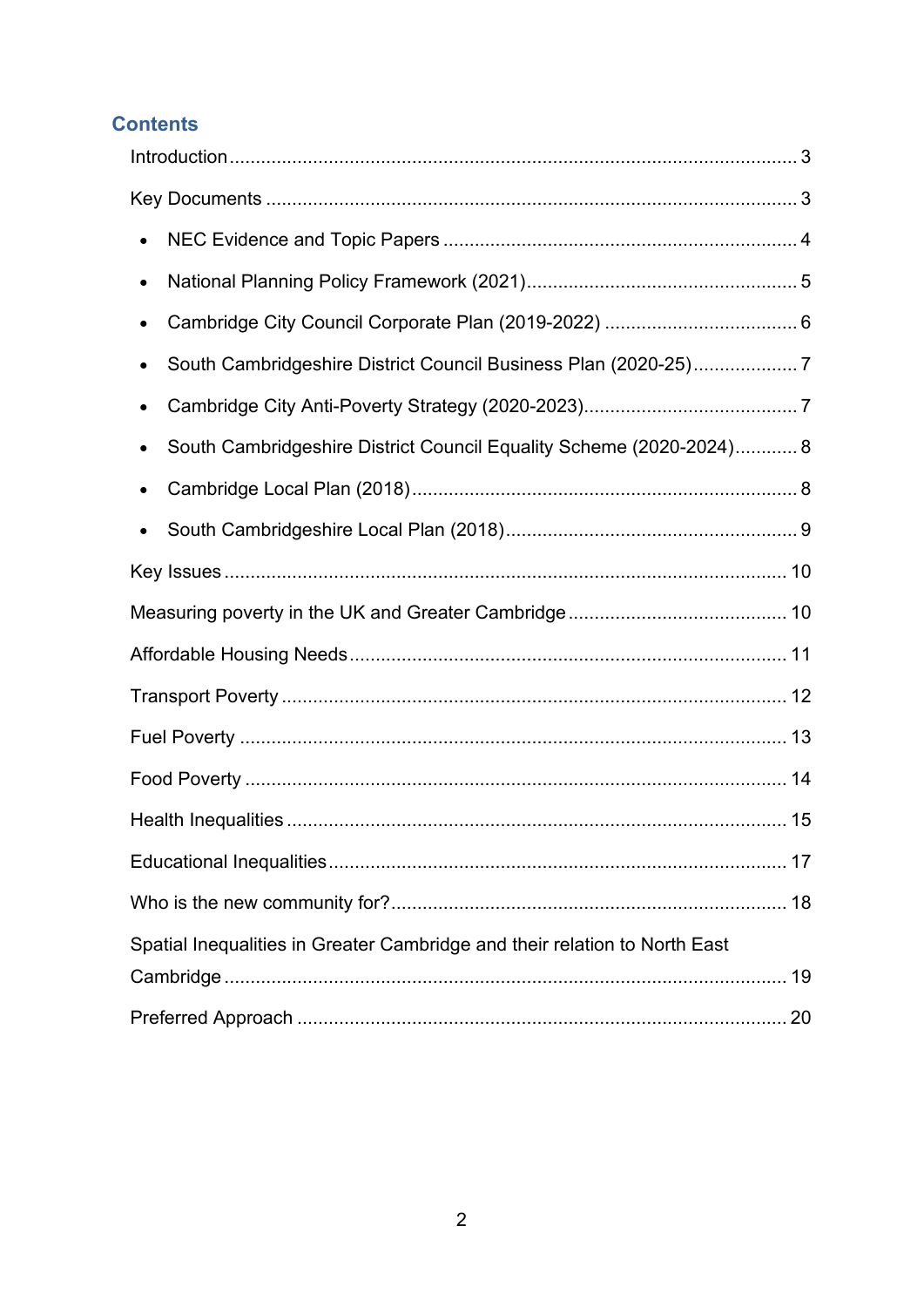# <span id="page-2-0"></span>**Introduction**

North East Cambridge (NEC) is located within Greater Cambridge, an area of strong economic growth with a global reputation for innovation and world-renowned Universities. While this contributes to the success of Greater Cambridge, like many successful cities, there are inequalities. The Joseph Rowntree Foundation UK Poverty Report<sup>[1](#page-2-2)</sup> (2018) identifies possible causes of poverty, including job insecurity, low pay, low levels of education, ineffective benefits systems, discrimination, weak family relationships, childhood poverty and abuse or trauma. As a result, effects of poverty include housing problems, homelessness, crime, health problems, drug or alcohol problems, teenage parenthood, relationship and family problems and lower educational achievements.

It is a shared commitment of the Cambridge City Council (CCC) and South Cambridgeshire District Council (SCDC) to tackle poverty and inequality. NEC has been allocated as a site set to deliver 8,350 homes and 15,000 new jobs. Policies within the NEC Area Action Plan (AAP) consider how the development relates to surrounding existing communities and highlight the need to spread the benefits of the new development, thus encouraging cohesive and equal communities. The key issues including spatial inequalities in relation to NEC, different types of poverty in Cambridge City and South Cambridgeshire are detailed in this Topic Paper that has been prepared with input from Cambridge City Council's Equality and Anti-Poverty Officer, the lead on Cambridge City Council's Anti-Poverty Strategy, and with input from South Cambridgeshire District Council Officers.

# <span id="page-2-1"></span>**Key Documents**

- National Planning Policy Framework (2021)
- Cambridge City Council Corporate Plan (2019-2022)
- South Cambridgeshire District Council Business Plan (2021-2022)
- Cambridge City Council Local Plan (2018)
- South Cambridgeshire District Local Plan Policy (2018)
- Cambridge City Anti-Poverty Strategy (2020-2023)

<span id="page-2-2"></span><sup>1</sup> [UK Poverty 2018 | JRF](https://www.jrf.org.uk/report/uk-poverty-2018)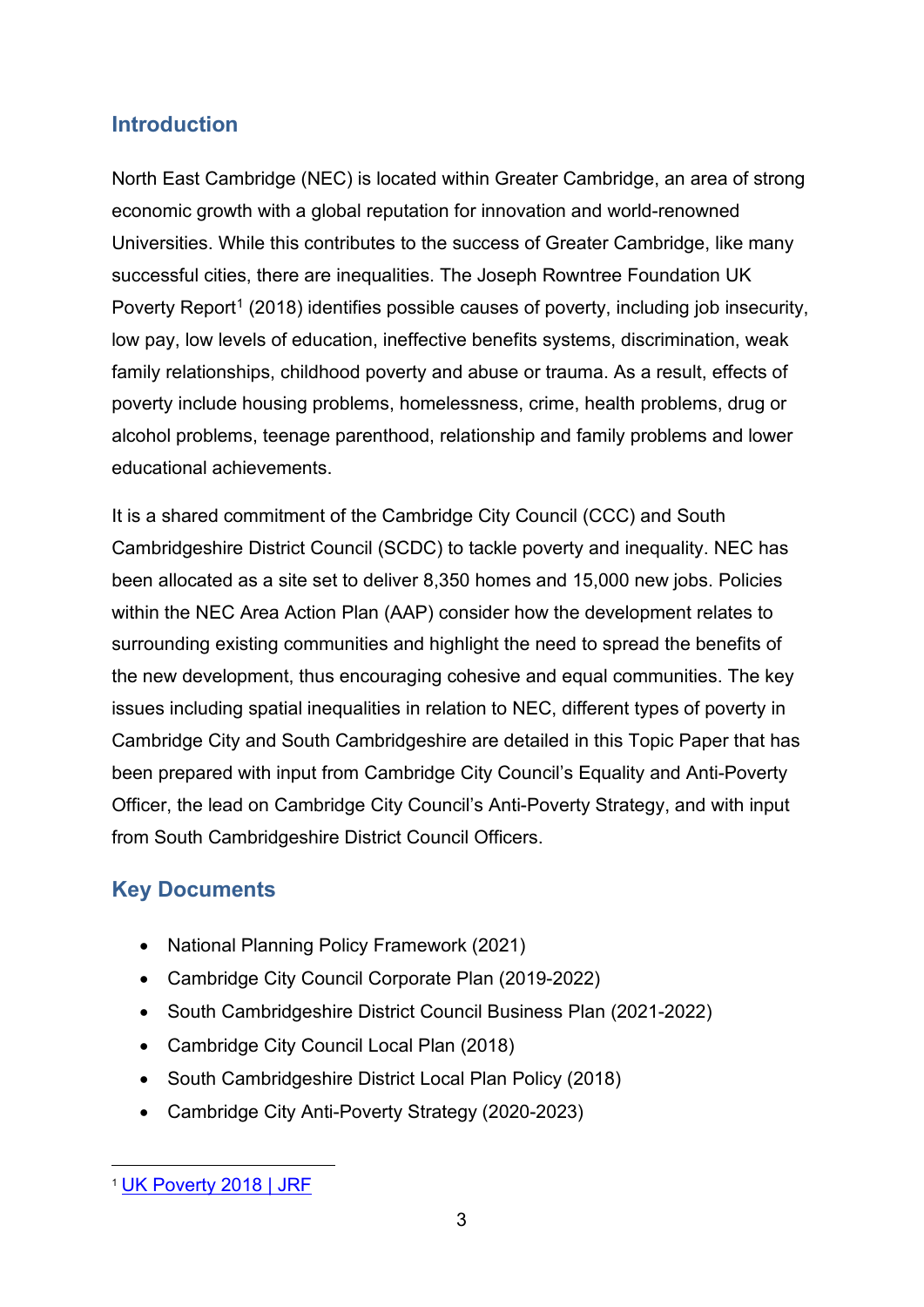- Joseph Rowntree Foundation UK Poverty Report (2018)
- Public Health England Local Authority Health Profile (2019)
- Centre for Cities Study (2017)
- Index of Multiple Deprivation (2019)
- Equality Act (2010)
- Cambridgeshire, King's Lynn & West Norfolk, Peterborough and West Suffolk Gypsy and Traveller Accommodation Assessment (2016)
- Savills Greater Cambridge Partnership: Affordability Analysis Report (2017)
- Cambridge City Council and South Cambridgeshire District Council: Affordable Housing Programme (2019-2023)
- Greater Cambridge Housing Strategy (2019-2023)
- Cambridge City Council: Homelessness and Rough Sleeping Strategy (2021- 2026) House of Commons Women and Equalities Committee 2019: Tackling inequalities faced by Gypsy, Roma, and Traveller communities Seventh Report of Session (2017–19)
- Public Health England Local Authority Health Profile (2019)
- Mental Health Foundation Study (2020)
- [Cambridgeshire County Council: 'Cambridgeshire Southern Fringe: A survey](https://cambridgeshireinsight.org.uk/wp-content/uploads/2019/07/Southern-Fringe-Survey-Report-FINAL.pdf)  [of residents' \(2019\)](https://cambridgeshireinsight.org.uk/wp-content/uploads/2019/07/Southern-Fringe-Survey-Report-FINAL.pdf)

#### <span id="page-3-0"></span>**NEC Evidence and Topic Papers**

- Housing Topic Paper (2021)
- Health Facilities and Wellbeing (2021)
- Open Space and Recreation (2021)
- Education Topic Paper (2021)
- Employment Topic Paper (2021)
- Community Safety Topic Paper (2021)
- Skills, Training and Local Employment Opportunities Topic Paper (2021)
- Climate Change, Energy, Water and Sustainable Design and Construction Topic Paper (2021)
- Smart Infrastructure: Digital Infrastructure (2021)
- Transport Topic Paper (2021)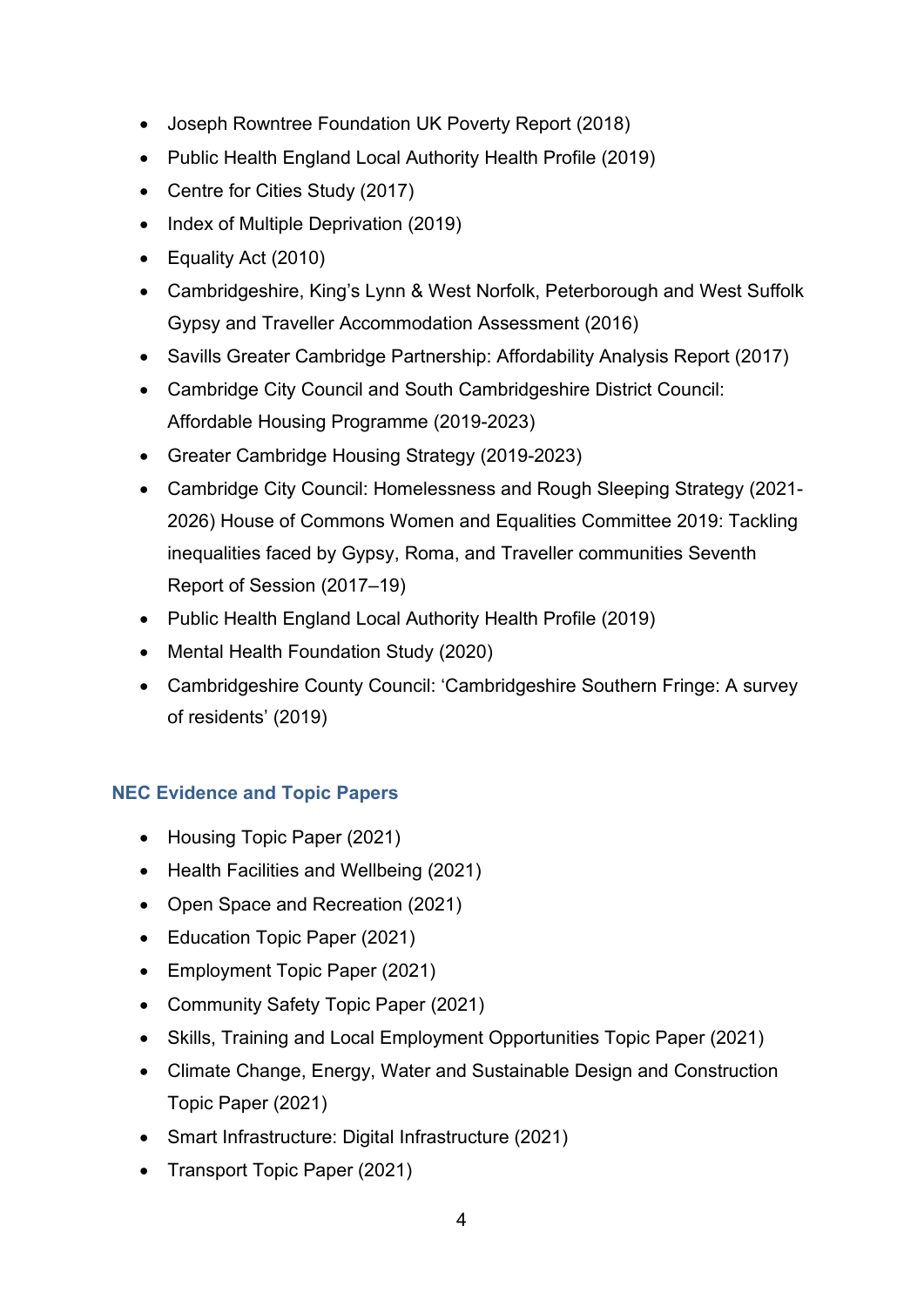#### <span id="page-4-0"></span>**National Planning Policy Framework (2021)**

The National Planning Policy Framework<sup>[2](#page-4-1)</sup> (NPPF) discusses several issues relating to poverty and inequality. Paragraph 62 states: 'the size, type and tenure of housing needed for different groups in the community should be assessed and reflected in planning policies (including, but not limited to, those who require affordable housing, families with children, older people, students, people with disabilities, service families, Travellers, people who rent their homes and people wishing to commission or build their own homes)'.

Further, Paragraph 63 states: 'where a need for affordable housing is identified, planning policies should specify the type of affordable housing required and expect it to be met on-site unless: a) off-site provision or an appropriate financial contribution in lieu can be robustly justified; and b) the agreed approach contributes to the objective of creating mixed and balanced communities'.

Access to jobs is covered within the NPPF in paragraph 73 (part b) that highlights the need for large scale developments to 'ensure that their size and location will support a sustainable community, with sufficient access to services and employment opportunities within the development itself (without expecting an unrealistic level of self-containment)'. Other issues surrounding anti-poverty and inequality in the NPPF include achieving healthy and safe communities. Paragraph 92 promotes 'social interaction, including opportunities for meetings between people who might not otherwise come into contact with each other – for example through mixed-use developments, strong neighbourhood centres, street layouts that allow for easy pedestrian and cycle connections within and between neighbourhoods, and active street frontages'. Additionally, in this paragraph, ensuring places are 'safe and accessible, so that crime and disorder, and the fear of crime, do not undermine the quality of life or community cohesion' and the aim to 'enable and support healthy lifestyles, especially where this would address identified local health and well-being needs.

Paragraph 93 emphasises 'to provide the social, recreational and cultural facilities and services the community needs, planning policies and decisions should:

<span id="page-4-1"></span><sup>2</sup> [National Planning Policy Framework](https://www.gov.uk/government/publications/national-planning-policy-framework--2)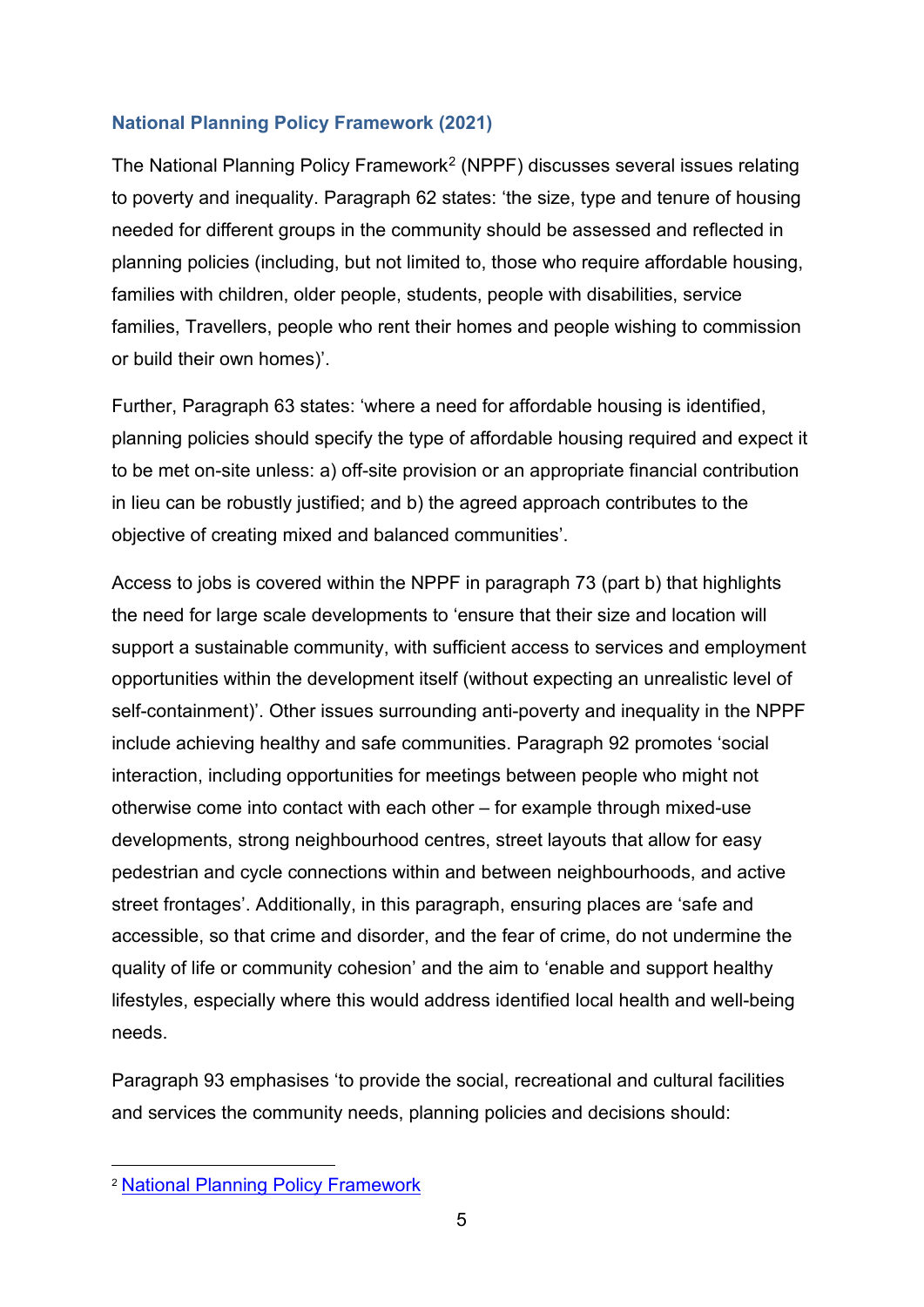a) plan positively for the provision and use of shared spaces, community facilities (such as local shops, meeting places, sport venues, open space, cultural buildings, public houses and places of worship) and other local services to enhance the sustainability of communities and residential environments;

b) take into account and support the delivery of local strategies to improve health, social and cultural well-being for all sections of the community;

c) guard against the unnecessary loss of valued facilities and services, particularly where this would reduce the community's ability to meet its day-to-day needs;

d) ensure that established shops, facilities and services are able to develop and modernise, and are retained for the benefit of the community; and

e) ensure an integrated approach to considering the location of housing, economic uses and community facilities and services.'

The provision of open space and recreation and the importance for the health and well-being of communities is highlighted in Paragraph 98, complemented by Paragraph 106 (part a) where policy should 'support an appropriate mix of uses across an area, and within larger scale sites, to minimise the number and length of journeys needed for employment, shopping, leisure, education and other activities'.

#### <span id="page-5-0"></span>**Cambridge City Council Corporate Plan[3](#page-5-1) (2019-2022)**

Cambridge City Council's vision is "One Cambridge - Fair for All', in which economic dynamism and prosperity are combined with social justice and equality. Part of the description of what this means is of "A city which believes that the clearest measure of progress is the dignity and well-being of its least well-off residents, which prioritises tackling poverty and social exclusion, recognising that greater social and economic equality are the most important pre-conditions for the city's success."

To accompany the vision, the Cambridge City Council (CCC) Corporate Plan sets out five strategic-level objectives. Objective one and two reflect the issues highlighted in this topic paper. Objective one: 'Helping people in Cambridge who have the greatest need' aims to implement the current Anti-Poverty Strategy, deliver

<span id="page-5-1"></span><sup>3</sup> [Cambridge City Council Corporate Plan](https://www.cambridge.gov.uk/media/7005/corporate-plan-2019-22.pdf)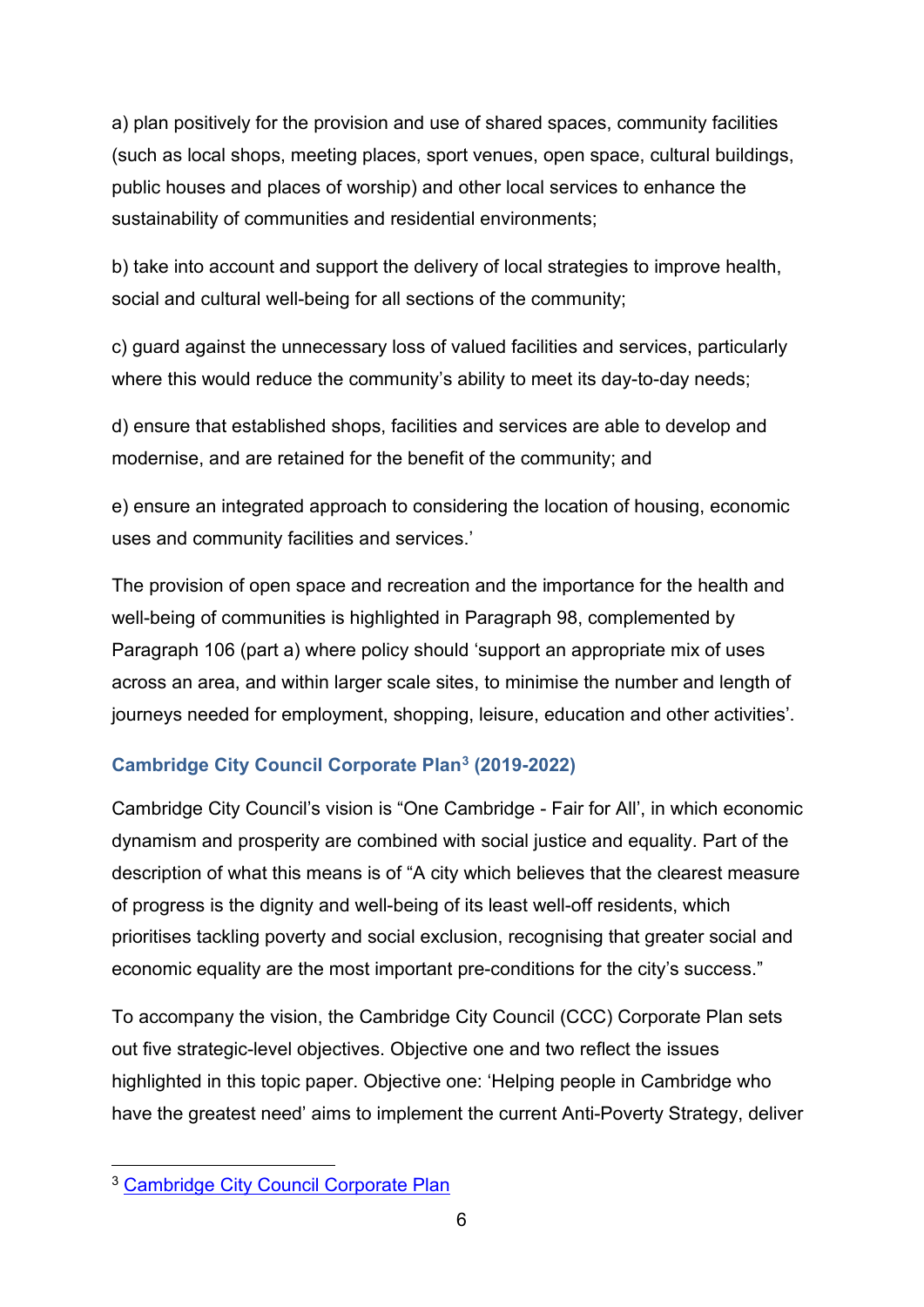the Housing Strategy and support vulnerable members of the community. Objective two aims to achieve sustainable development through: 'Planning for growth and ensuring our new communities are successful'.

#### <span id="page-6-0"></span>**South Cambridgeshire District Council Business Plan (2020-25)**

South Cambridgeshire District Council's Business Plan[4](#page-6-2) includes a commitment of "building homes that are truly affordable to live in". It states that SCDC will "Build vibrant communities in locations where people have good access to facilities and transport links, so they can genuinely afford to lead a happy and healthy life." The plan includes a list of measures that will be undertaken to help achieve this, with the action to increase the number of Council homes each year to support people on lower incomes. These will include high energy standards and renewable energy. Additionally, create and continue to run liaison meetings and forums where significant new developments are being planned to minimise disruption and help new residents settle in.

Alongside the actions deliverable in 2021-2022, are ongoing objectives including supporting the delivery of more affordable housing, focus on health and wellbeing of our communities (explored further in the Health and Wellbeing Topic Paper), providing advice and support to prevent homelessness and help vulnerable people, provide dedicated support to people in receipt of Universal Credit and other welfare support, and to support the needs of refugees and asylum seekers.

#### <span id="page-6-1"></span>**Cambridge City Anti-Poverty Strategy[5](#page-6-3) (2020-2023)**

The Executive Councillor for Finance and Resources approved the first Cambridge City Council Anti-Poverty Strategy in 2015. This first strategy identified a basket of high-level indicators that can be used as a barometer for poverty in Cambridge. While a number of the indicators have improved since 2014, poverty remains a significant issue in Cambridge. The most recent Anti-Poverty Strategy 2020-2023 aims to improve the standard of living and daily lives of residents in Cambridge experiencing poverty through several objectives:

<span id="page-6-2"></span><sup>4</sup> Our Business Plan - [South Cambs District Council](https://www.scambs.gov.uk/your-council-and-democracy/performance-and-plans/our-business-plan/)

<span id="page-6-3"></span><sup>5</sup> Anti-Poverty Strategy - [Cambridge City Council](https://www.cambridge.gov.uk/anti-poverty-strategy)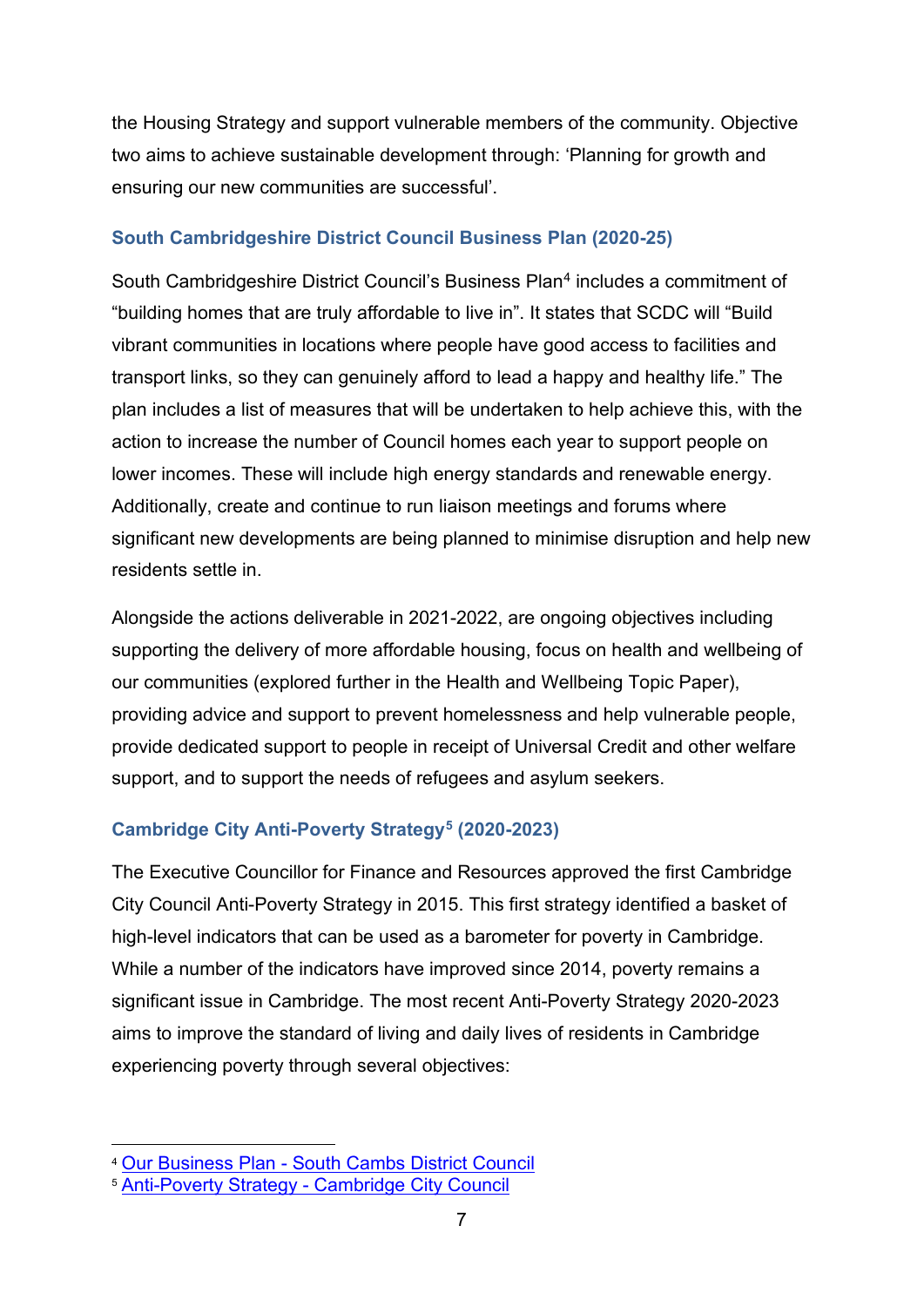- Helping people on low incomes to maximise their income and minimise their costs
- Strengthening families and communities, including supporting groups of people that are more likely to experience poverty
- Promoting an inclusive economy, by raising skills and improving access to a range of employment opportunities for people on low incomes
- Addressing the high cost of housing, improve housing conditions, and reduce homelessness
- Improving health outcomes for people on low incomes

#### <span id="page-7-0"></span>**South Cambridgeshire District Council Equality Scheme (2020-2024)**

The purpose of the South Cambridgeshire District Council's Equality Scheme<sup>6</sup> is to set out the approach to embedding equality within Council services, contributing towards the aims of the Public Sector Equality Duty. Equality objectives relevant to the NEC, include:

Objective 1 - Understand the diversity that exists within the South Cambridgeshire population and identify, prioritise, and deliver actions that will narrow the gap in outcomes between disadvantaged groups and the wider community

Objective 3 - Protected groups are included and have their voices heard in discussions about the future shape of the district.

#### <span id="page-7-1"></span>**Cambridge Local Plan (2018)**

Within Cambridge City Council's Local Plan<sup>7</sup>, 15 strategic objectives are set out. The objectives aim to create and maintain inclusive communities alongside promoting social cohesion through provision of sports, recreation, community, and leisure facilities. Other objectives discuss the promotion of affordable housing, accessible innovative economic areas whilst ensuring centres and shopping facilities are within reach for people living, working, and studying in the city.

<span id="page-7-2"></span><sup>6</sup> Equality Scheme - [South Cambs District Council](https://www.scambs.gov.uk/your-council-and-democracy/equality-and-diversity/equality-scheme/)

<span id="page-7-3"></span><sup>7</sup> [Cambridge Local Plan 2018](https://www.cambridge.gov.uk/media/6890/local-plan-2018.pdf)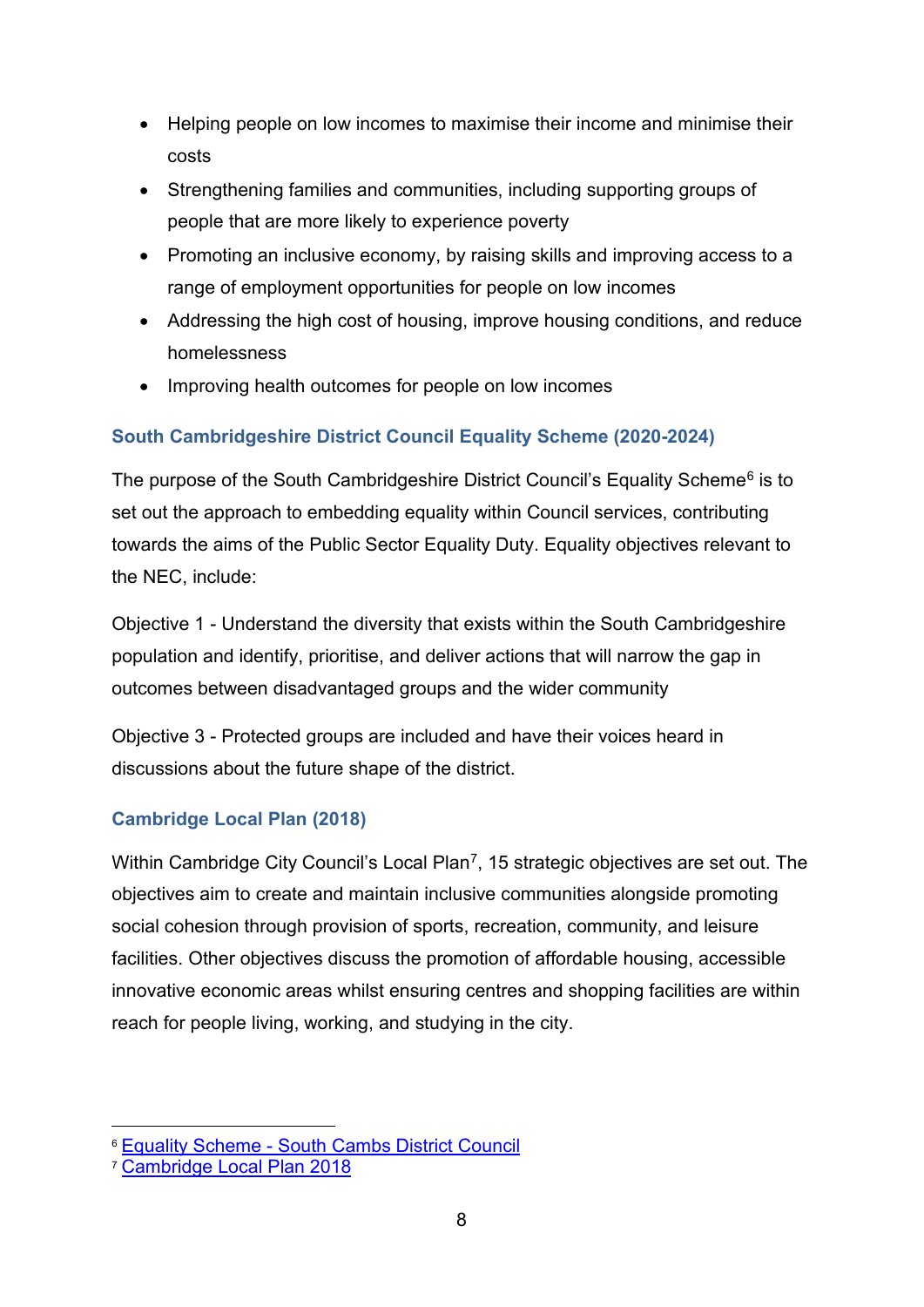Section Three of the Local Plan discusses City Centre, Areas of Major Change, Opportunity Areas and Site Specific Proposals. Policy 14 highlights the general principles of new development, stating that new sites should 'create active and vibrant places that encourage social interaction and meeting, and foster a sense of community'.

Section Five: Supporting the Cambridge Economy addresses the need to connect new developments to digital infrastructure in Policy 42. It states that integrating high quality broadband into developments will 'help communication for business and residents' and 'help address isolation'.

Section Six: Maintaining a Balanced Supply of Housing raises concern for the need to meet housing needs through several policies. Policy 45: Affordable housing and dwelling mix supports the delivery of 40% affordable housing on sites of more than 15 residential units, whilst delivering a mix of housing types, sizes and tenures.

Policy 56: Creating successful places supports development that is designed to be accessible, inclusive and safe and fosters a sense of community. Policies including Policy 73: Community, sports and leisure facilities, Policy 74: Educational facilities and Policy 75: Healthcare facilities, also demonstrate the Council's support for amenity provision that are equally accessible to all.

#### <span id="page-8-0"></span>**South Cambridgeshire Local Plan (2018)**

The SCDC's Local Plan<sup>[8](#page-8-1)</sup> sets out the vision in Policy S/1 alongside the objectives of the plan in Policy S/2. The six objectives highlight the need to deliver land for housing with a range of types, sizes, tenures and costs. The objectives also present the need to support economic growth and education while providing a range of services and facilities for residents.

Policy S/5: Provision of New Jobs and Homes identifies the need for provision of housing including affordable housing in order to respond to high level needs in South Cambridgeshire.

<span id="page-8-1"></span><sup>8</sup> [South Cambridgeshire District Council Local Plan: 2018](https://www.scambs.gov.uk/media/12740/south-cambridgeshire-adopted-local-plan-270918_sml.pdf)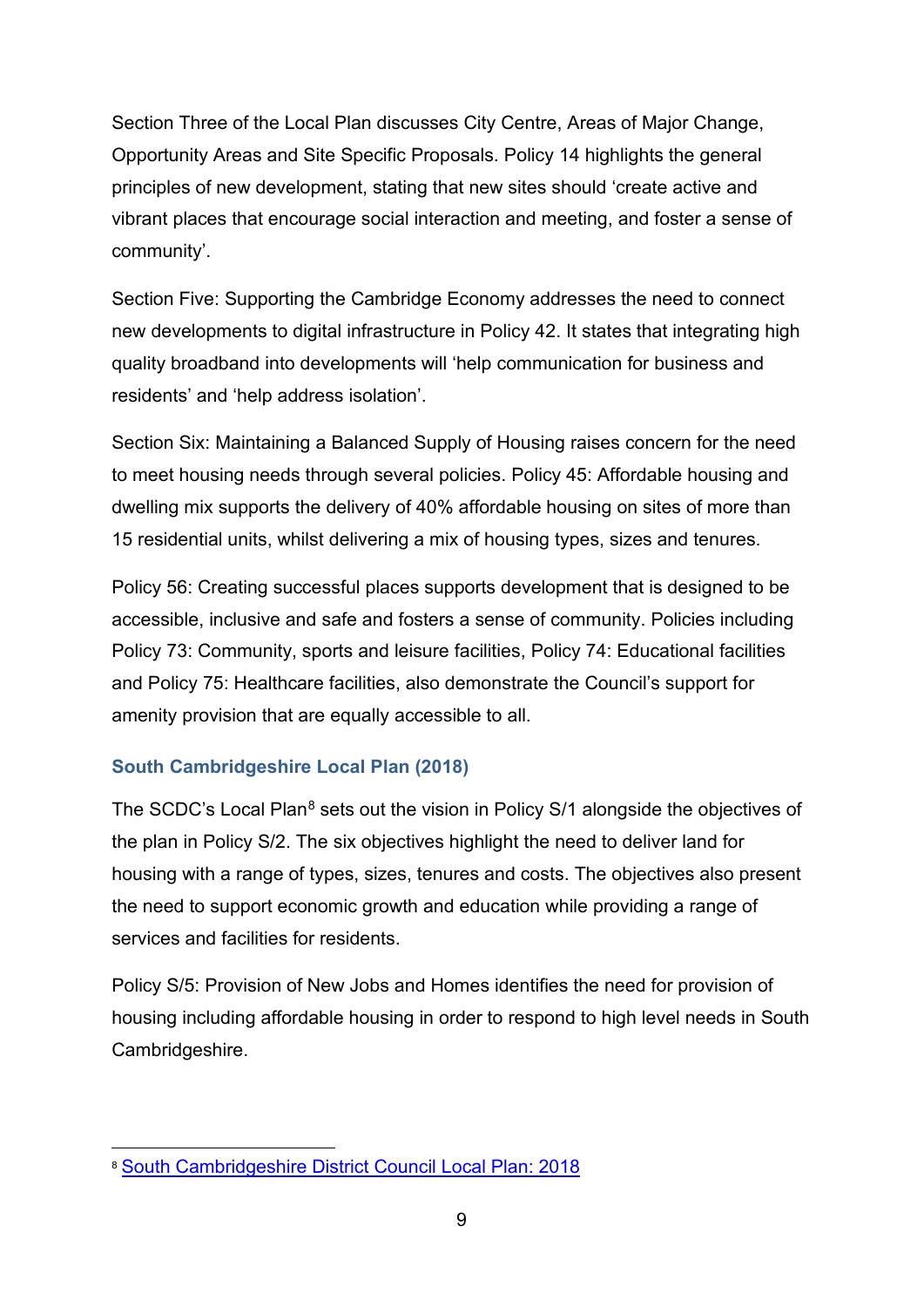Policy H/9: Housing Mix and Policy H/10: Affordable Housing further address the need to provide housing to 'meet the needs of different groups in the community including families with children, older people, those seeking starter homes, people wishing to build their own homes, people seeking private rented sector housing and people with disabilities'. Policy H/10 states that all developments of 11 dwellings or more should achieve 40% affordable housing on site.

Policy SC/4: Meeting Community Needs highlights the need for a range of services and facilities to be provided for new communities including Primary and secondary schools, meeting places, health facilities, libraries, sports facilities, local shops and cafes and provision for faith groups.

# <span id="page-9-0"></span>**Key Issues**

# <span id="page-9-1"></span>**Measuring poverty in the UK and Greater Cambridge**

Measuring poverty within the UK remains a significant challenge as there is no official measure. According to Cambridge City Council's Anti-Poverty Strategy<sup>[9](#page-9-2)</sup>, the most common definition of poverty in the UK is 'relative poverty' (households with less than 60% contemporary median income after taxes and benefit) with indicators of relative poverty including pay and benefits, percentage of the working age population (16-64) who are unemployed and percentage of households in Cambridge experiencing fuel poverty.

In the Greater Cambridge context, the strategy highlights the lack of comparable data available at a local, district level, making it difficult to identify poverty in a South Cambridgeshire context in this paper. In 2017, Cambridge was identified as the UK's most unequal city by the Centre for Cities, emphasising the need for Cambridge City Council to continue to improve the standard of living and daily lives of residents in Cambridge who are experiencing poverty, and help alleviate issues that can lead households on low incomes to experience financial pressures.

Although the Council's most recent Anti-Poverty Strategy recognises that some of the indicators including pay, benefits, qualifications, and fuel poverty have improved

<span id="page-9-2"></span><sup>9</sup> Anti-Poverty Strategy - [Cambridge City Council](https://www.cambridge.gov.uk/anti-poverty-strategy)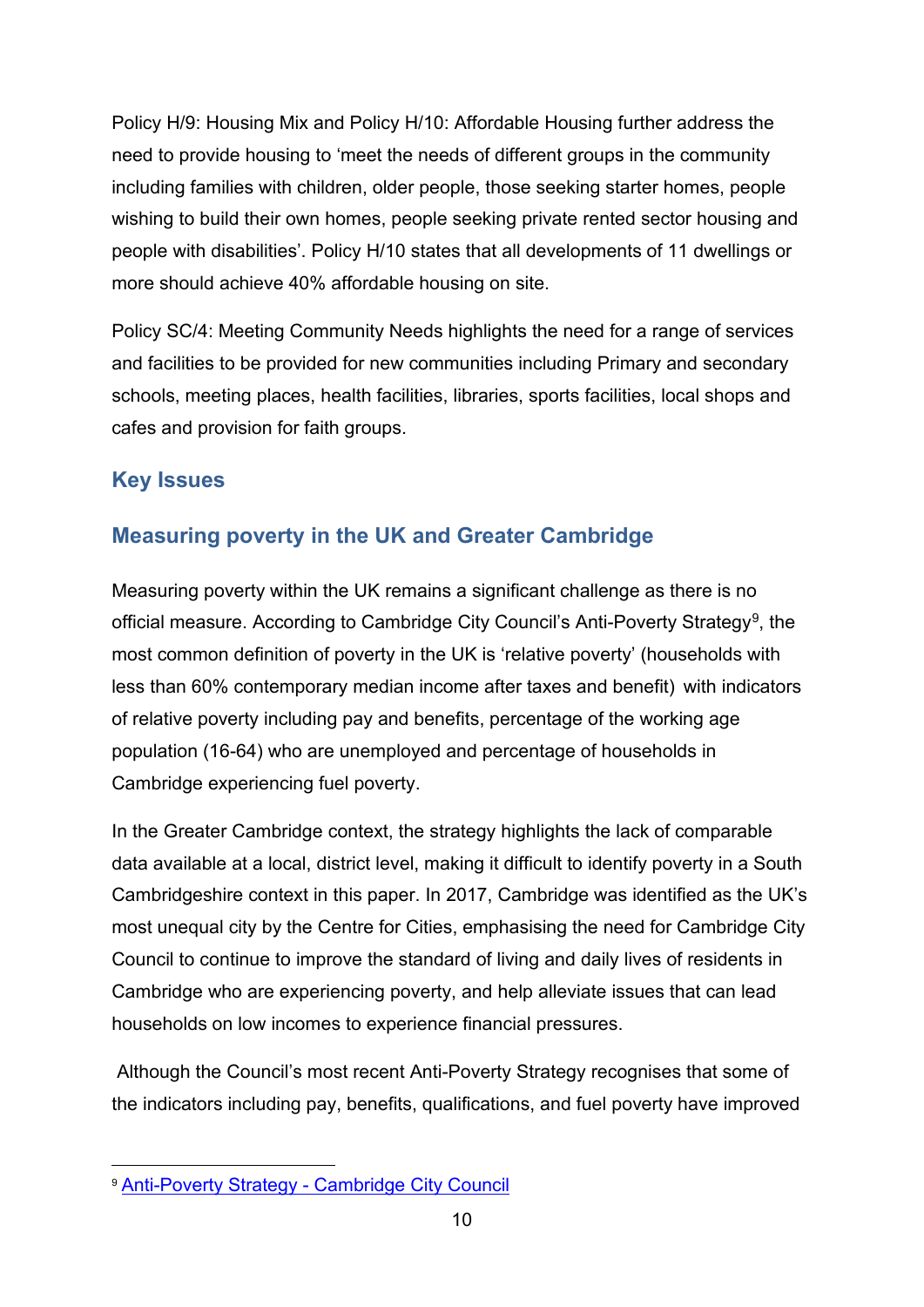over the period of the first two Anti-Poverty Strategies, a number of indicators of poverty remain prevalent in Cambridge.

Particularly, unemployment, health, and housing indicators have declined since the first Anti-Poverty Strategy in 2014. Unemployment was shown to have increased from 4.2% in 2014 to 4.8% in 2019. The gap in life expectancy also increased; for women between the most and least deprived areas of the city the gap increased from 9.6 years in 2014 to 10.1 years in 2018. However, the gap between men reduced slightly from 10.0 years to 9.9 years from 2014 to 2018. The affordability of housing continues to be a key issue for those on low incomes with The Centre for Cities presenting Cambridge as the third most unaffordable housing in the UK in 2018 (based on the ratio of average house prices to average earnings). According to data presented in the strategy, the lower quartile house prices were 16.3 times lower quartile earning in March 2018 (up from 14.6 times lower quartile earnings in March 2014). The lower quartile monthly private rents increased from £563 in 2014 to £950 in 2018, highlighting issues of unaffordability (further explored in the Housing Topic Paper).

# <span id="page-10-0"></span>**Affordable Housing Needs**

Data from Savills Greater Cambridge Report (2017)<sup>[10](#page-10-1)</sup> highlights the lack of affordable new housing for households on income below £45,000. It finds that the lower quartile house prices are 13x the lower quartile income compared to the national average of 7.

The 2018 Local Plans plan for 33,500 new homes. Currently Cambridge City Affordable Housing Programme<sup>[11](#page-10-2)</sup> aims to deliver a minimum of 500 new homes for council rent by March 2022 and the Council aims to deliver a subsequent programme of 1,000 further Council homes for rent. This is in recognition of the growing 'affordability gap' where even middle-income households are being forced out of the market with limited housing options for low-cost home ownership or the private rented sector. Of the 8,350 new homes in North East Cambridge, the AAP identifies that 40% will be affordable housing, split between, including social housing

<span id="page-10-1"></span><sup>10</sup> [Savills: Greater Cambridge Report](https://cambridgeshireinsight.org.uk/wp-content/uploads/2018/05/savills-greater-cambridge-report-june-2017.pdf) 2017

<span id="page-10-2"></span><sup>11</sup> [Affordable housing programme -](https://www.cambridge.gov.uk/affordable-housing-programme#:%7E:text=Cambridge%20is%20a%20growing%20city,in%20the%20local%20plan%202018).&text=To%20accomplish%20this%2C%20we%20plan,homes%20in%20Cambridge%20by%202022.) Cambridge City Council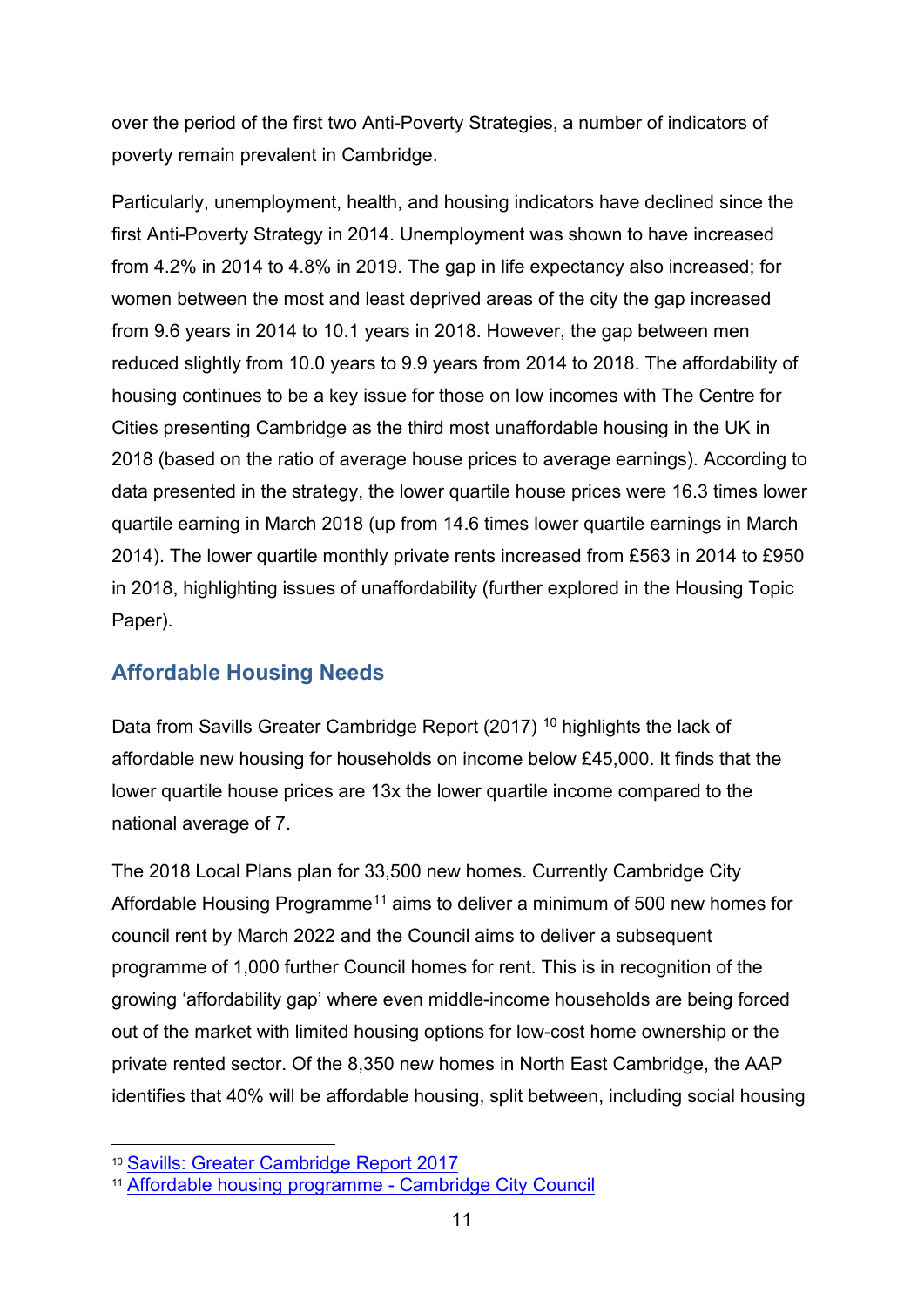and other affordable housing options. The AAP will provide a mix of different sizes for different sized households. Annex 10 of the Greater Cambridge Housing Strategy<sup>[12](#page-11-1)</sup> sets out how any affordable homes for rent and shared ownership homes should be clustered and distributed in relation to each other and also in relation to other intermediate and market tenures on any new developments, and how sizes and types of affordable homes should be grouped together to deliver fully integrated mixed housing schemes (further explored in the Housing Topic Paper).

A further issue in the city is the lack of temporary accommodation for homeless and rough sleepers, with around 1600 applicants on the housing register. The Cambridge City Council Homeless & Rough Sleeping Strategy 2021-2026[13](#page-11-2) highlights 6 priorities including Priority 2 aimed at improving access to and range of permanent accommodation. The approach explores how a range of tenures can be improved and may be used more flexibly to meet a wider range of needs, how to improve engagement with landlords, letting agencies and other private owners among other objectives set to improve access to and the range of permanent accommodation.

## <span id="page-11-0"></span>**Transport Poverty**

According to NatCen Social Research produced on behalf of the Department for Transport<sup>[14](#page-11-3)</sup> 'transport is an important facilitator of social inclusion and wellbeing, which can affect economic and social outcomes, and therefore inequality. Different socio-economic have ranging levels of access and options for travel, for example, trends show that people in lower paid jobs are more dependant on bus networks and public transport and those with higher incomes tend to use cars and trains more often. In order to reduce transport poverty in NEC and the surrounding area, the Transport Topic Paper and Smart Infrastructure: Future Mobility Topic Papers consider opportunities to develop appropriate transport networks, including public transport whilst creating accessible and well-connected spaces. Alongside this, reducing transport inequality can be achieved through wider initiatives such as

<span id="page-11-1"></span><sup>12</sup> [Greater Cambridge Housing Strategy](https://www.scambs.gov.uk/media/16553/greater-cambridge-housing-strategy-2019-2023.pdf)

<span id="page-11-2"></span><sup>13</sup> [Cambridge City Council Homelessness and rough sleeping strategy-2021](https://www.cambridge.gov.uk/media/9099/homelessness-and-rough-sleeping-strategy-2021-26.pdf)

<span id="page-11-3"></span><sup>14</sup> [Transport and inequality report -](https://assets.publishing.service.gov.uk/government/uploads/system/uploads/attachment_data/file/953951/Transport_and_inequality_report_document.pdf) Department for Transport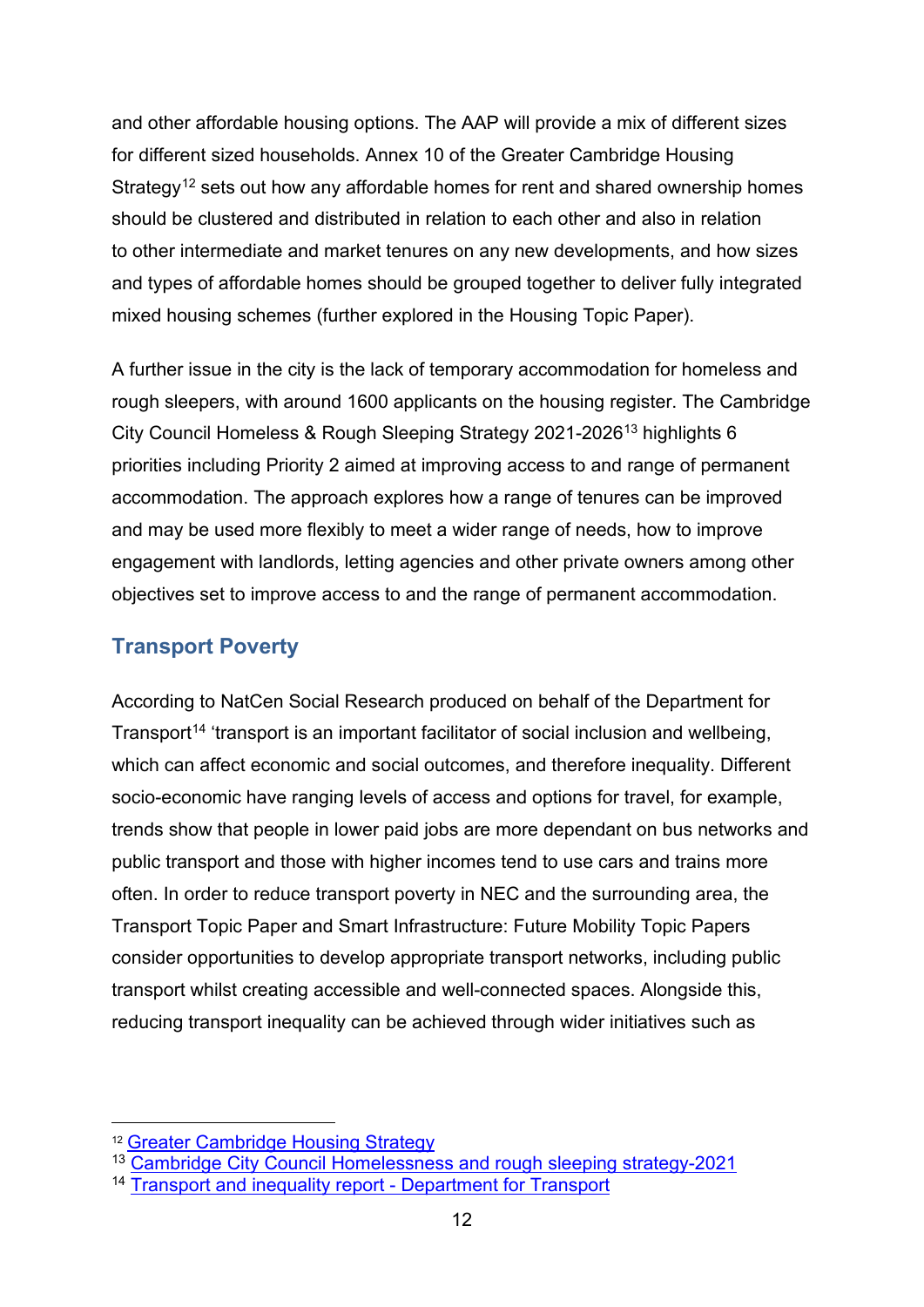improving skills, training and local employment and education (see Skills, Training and Local Employment Opportunities Topic Paper).

# <span id="page-12-0"></span>**Fuel Poverty**

A household is considered to be fuel poor if they have fuel costs that are above average (the national median level) and were they to spend that amount, they would be left with a residual income below the official poverty line. The latest data for the city of Cambridge according to the Annual Fuel Poverty Statistics<sup>[15](#page-12-1)</sup>, is that 11.1% of the population or just above 5,500 households are in fuel poverty, above the national average of 10.3%.

The three drivers of fuel poverty are energy efficiency, energy prices and incomes. These issues are covered in some detail in the Housing Topic Paper, Employment Topic Paper and the Climate Change, Energy, Water and Sustainable Design and Construction Topic Paper (with a desire to encourage a good range of job opportunities in the local area and the requirement to build new homes to high levels of energy efficiency).

Priority 5 of the Greater Cambridge Housing Strategy<sup>[16](#page-12-2)</sup> sets out the desire for Greater Cambridgeshire 'to be a place where…homes are warm, energy and water efficient, with built in resilience to climate change and fuel poverty'. In the drive to embed resource efficiencies, which support the transition to zero carbon living combining low-tech green solutions with high-tech smart city technology, it is critical that any interfaces must be simple and user-friendly to ensure easy access and operation for all residents. Across the UK, the very limited number of households connected to heat networks in particular, means very few people have experience of these space/water heating technologies, their operation, or the types of billing in place. This does lead to inequitable disparities in energy costs. The following points should be carefully considered for NEC and may need programmes beyond the scope of the planning system:

<span id="page-12-1"></span><sup>15</sup> [Annual fuel poverty statistics Report 2020](https://www.gov.uk/government/statistics/annual-fuel-poverty-statistics-report-2020)

<span id="page-12-2"></span><sup>16</sup> [Greater Cambridge Housing Strategy](https://www.scambs.gov.uk/media/16553/greater-cambridge-housing-strategy-2019-2023.pdf)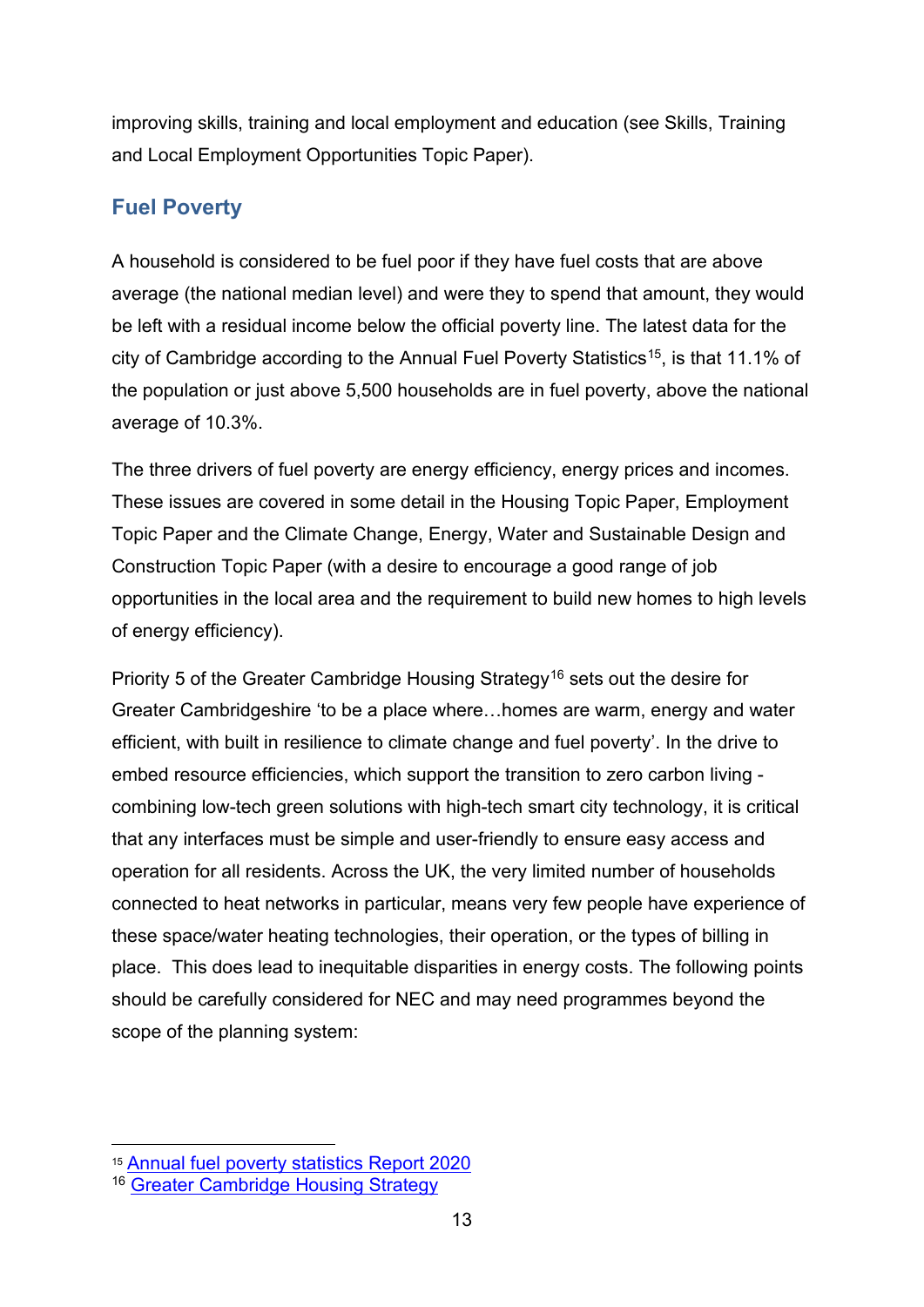- A recognition that affordable housing must be affordable from both the aspect of basic housing costs (rent or mortgage and service charges) and essential living costs (energy and water bills).
- The increased emphasis on electricity-based heating systems (and the move away from fossil fuels) should not lead to higher home energy bills.
- The inability of low-income households connected to communal heating systems to access grants or funds or financial support available to those purchasing energy directly from a supplier should be recognised.
- The installation of high-spec heating, ventilation and control systems should be undertaken using a clear design process to ensure from the initial specification that their usability by any future residents is considered and that these systems will not therefore lead to inequalities in energy costs being paid either between different residents in the NEC area or in NEC and the wider city.
- The high capital costs of installation of some heating and energy systems will be a barrier to low income families and mean they cannot receive the ongoing benefits of cheaper running costs.

#### <span id="page-13-0"></span>**Food Poverty**

The Joseph Rowntree Foundation UK Poverty Report<sup>[17](#page-13-1)</sup> highlights that food and fuel prices have increased the cost of living, particularly for people in poverty. Research from 2018 shows that families needed 30% more disposable income to meet basic costs compared to 2008. The Cambridge City Council Anti-Poverty Strategy 2020- 2023[18](#page-13-2) highlights that food poverty is an issue in Cambridge, with the numbers of people receiving emergency food from Cambridge City Foodbank steadily increasing from 4,020 in 2013 to 8,766 in 2018. The Ant-Poverty Strategy actions to reduce food and fuel poverty include employing a Financial Inclusion Officer to support Council tenants and other low income residents, employing a Fuel and Water Poverty Officer to assist low income residents to reduce their fuel and water costs by installing energy or water saving measures in their homes among other measures.

<span id="page-13-1"></span><sup>17</sup> [UK Poverty 2018 | JRF](https://www.jrf.org.uk/report/uk-poverty-2018)

<span id="page-13-2"></span><sup>18</sup> Anti-Poverty Strategy - [Cambridge City Council](https://www.cambridge.gov.uk/anti-poverty-strategy)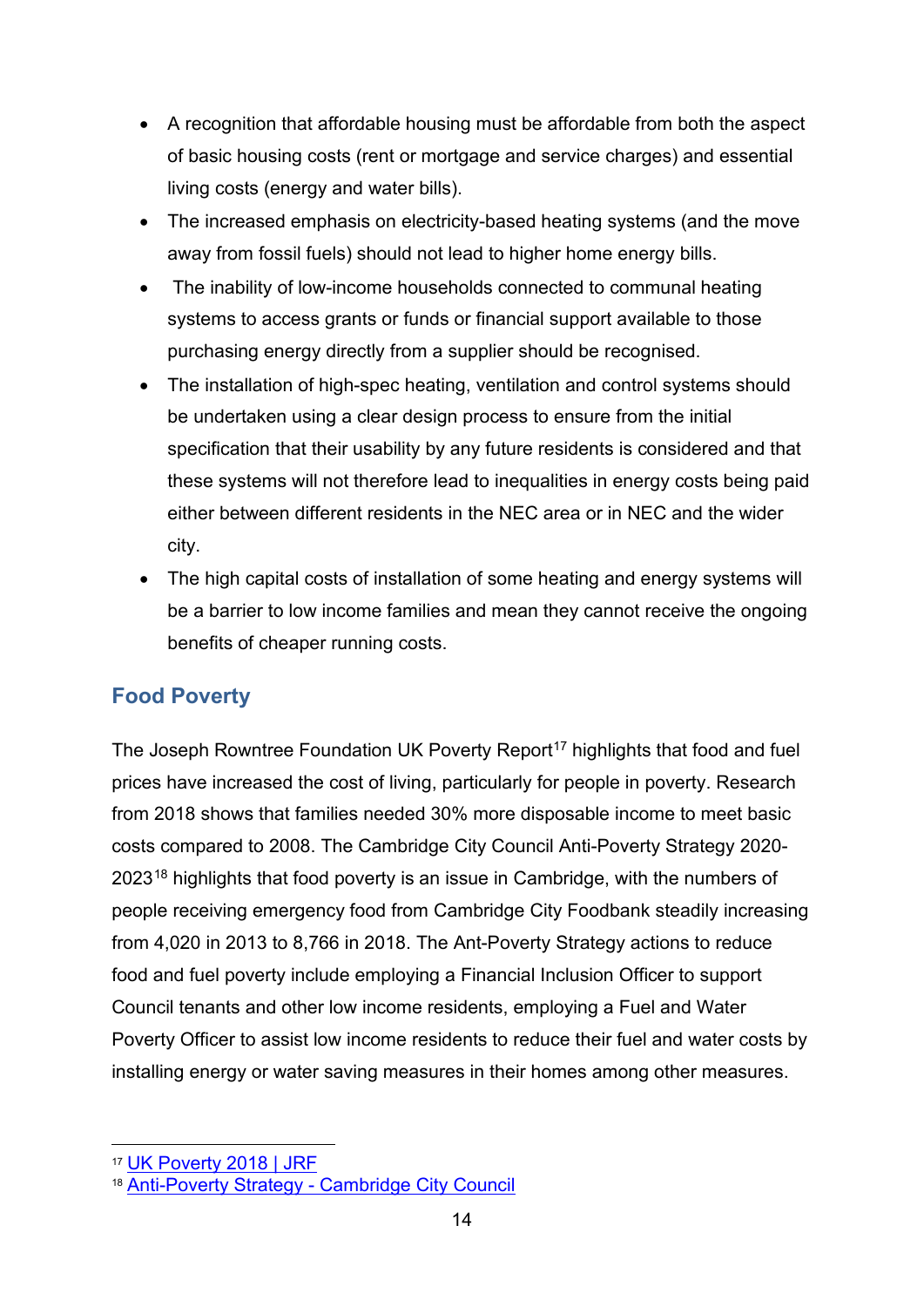The Cambridge City Council also have carried out work in partnership with local organisations to address food poverty in Cambridge. This includes:

- Providing funding for the Food Poverty Alliance and supporting the action plan developed by the Alliance.
- Funding Cambridge Sustainable Food to provide a programme of more than 100 cookery sessions in areas of deprivation over 3 years, helping participants to prepare healthy, low cost meals.
- Working with local churches and community organisations to provide 9,500 free lunches for families in community venues during the school holidays over a three year period. The programme has continued and extended its provision during lockdown. Cambridge Sustainable Food has prepared more than 4,000 meals at Cambridge Regional College kitchens and delivered direct to recipients homes and to local food hubs. In the north of the city meal deliveries were supplemented by a bag of fresh fruit and vegetables.
- Working with local community organisations to set up 8 local food hubs in areas of need. The food hubs have distributed more than 25,000kg of food to people experiencing food poverty as a result of lockdown. The hubs have accepted donations of food and some hubs are also exploring opportunities to work with allotments to take surplus vegetables.
- The Open Space and Recreation Topic Paper further explores the provision of innovative spaces within high density developments for the growing of food.

# <span id="page-14-0"></span>**Health Inequalities**

According to the Local Authority Health Profile for 2019[19,](#page-14-1) the city has a life expectancy gap of 12.6 years between the richest and poorest wards in the city. In existing new communities in Cambridgeshire, it has been found that there is an increased need for public services compared to neighbourhoods that have existed for a long time. In light of the Covid-19 pandemic, National research have shown that there are vast differences between ethnic groups labelled as BAME related to the

<span id="page-14-1"></span><sup>19</sup> [Local Authority Health Profiles -](https://fingertips.phe.org.uk/profile/health-profiles) PHE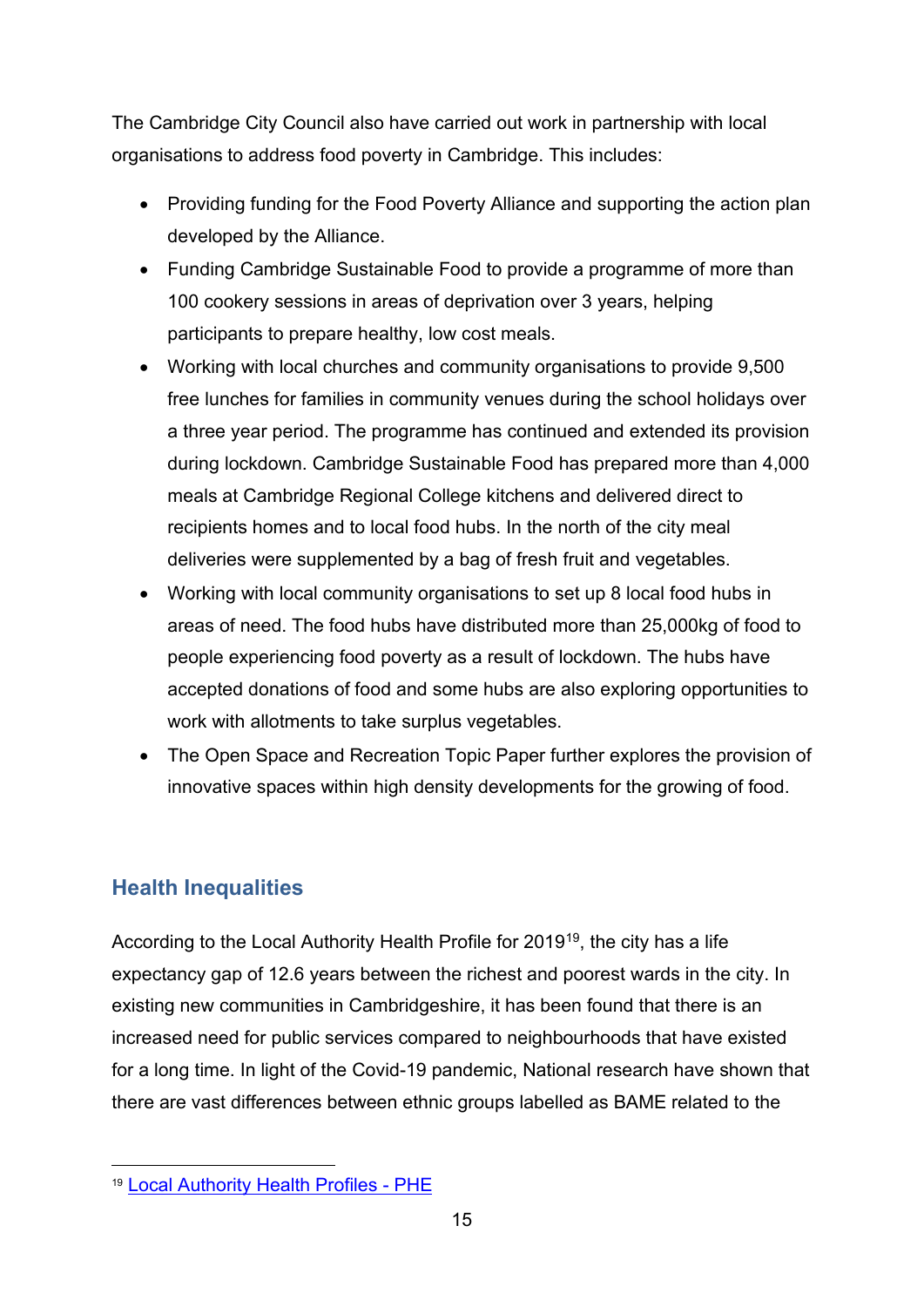susceptibility to and severity of impact upon contracting the virus. Increased risk of some BAME groups relates to a complex interplay of biological, cultural, socioeconomic, employment, lifestyle, and diet factors. Therefore, it is very important that health services are prioritised and available before people move into the area. Other means to prevent ill-health for existing communities surrounding the new development and for people in the new development itself are to provide open space for sport and recreation, community gardens available for food growing, and wellplaced and accessible pedestrian and cycle lanes.

Of importance relating to existing communities surrounding new developments is the health inequalities between Gypsy and Traveller people especially and settled communities – where life expectancy gap is between 10 and 12 years. Several submissions to the Women and Equalities Select Committee stated that Gypsy, Roma, and Traveller people, especially travelling families, tend to use emergency services such as A&E rather than any structured approach to healthcare, due to previous poor experiences. This leads to disrupted health provision and makes preventative care very difficult to administer. The provision of GP services in the form of a health hub in North East Cambridge would also benefit this neighbouring community and the building of a foot/cycleway bridge over the railway will improve the accessibility to this facility. This will improve the health of people living along Fen Road and in the surrounding area.

In existing new communities, mental health issues have been commonplace due to feelings of isolation as it can take a while for people to develop social networks of support. Services supporting people's mental health and wellbeing are very important as well as means of tackling isolation by providing amenities that are cheap and/or free for people to use for purposes of socialising. It is essential that a community centre be available for people – with a maximum of 15 minutes' walk to this in line with Cambridge's policy on planning community centre provision in the rest of the city.

As a result of the Covid-19 pandemic, there has been an increase in the selfreported cases of depression compared with pre-pandemic levels. According to a

16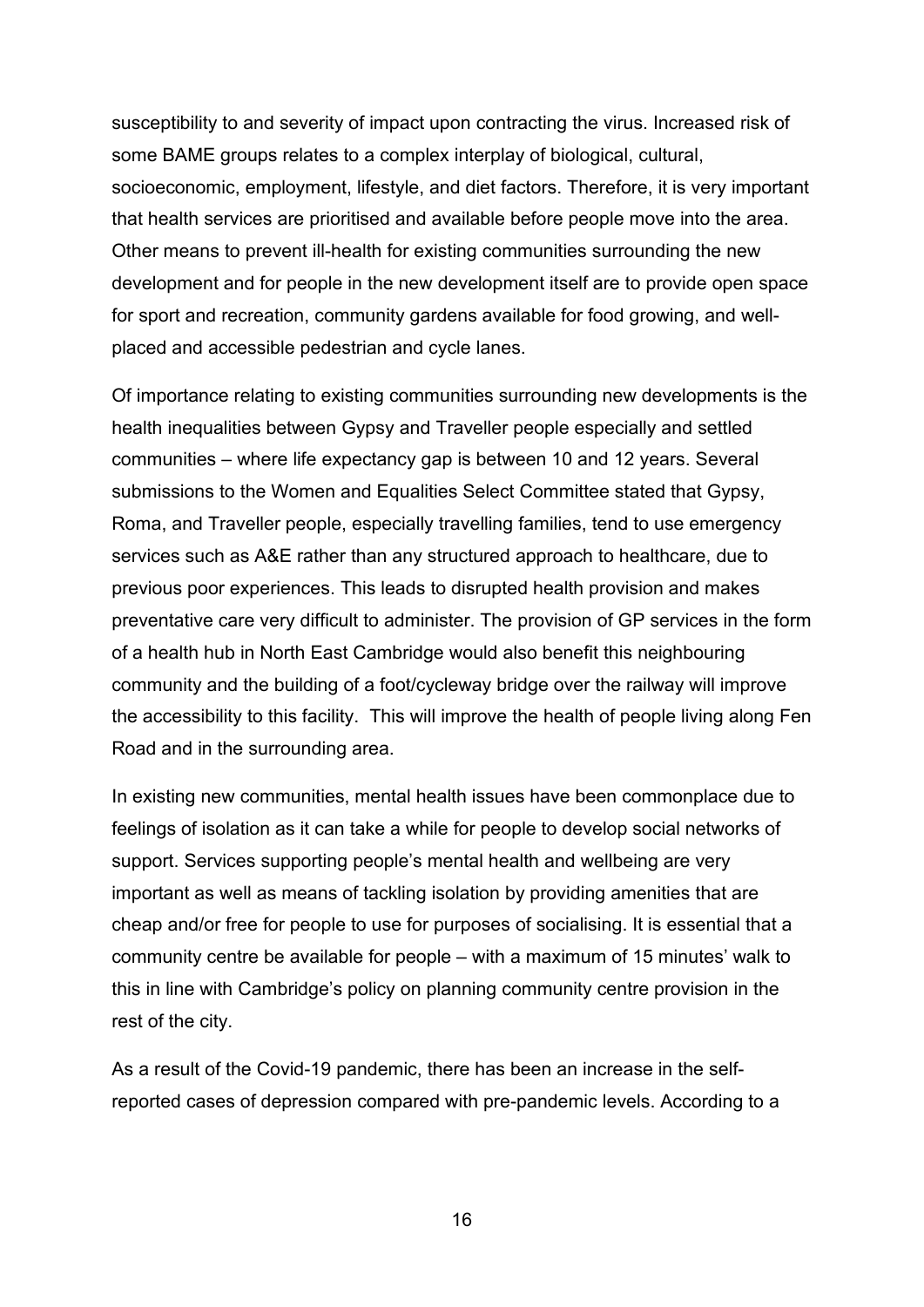study carried out by the Mental Health Foundation<sup>[20](#page-16-1)</sup> (2020), one in five adults in the UK have experienced depressive symptoms in the last quarter, compared to one in ten before the pandemic began. Women, younger people, people with less disposable income and people who are disabled or have another long-term physical health condition were more likely to report depressive symptoms. Nationally, there has also been a reported increase in people in mental health crisis who require support from emergency services. The Mental Health Foundation has found that suicidal thoughts have become more prevalent over the pandemic in the UK. 8% of adults surveyed in April 2020 said that they had thoughts or feelings about suicide in the previous two weeks and 13% in February 2021.

Further health issues are explored in the Health Facilities Wellbeing Topic Paper.

# <span id="page-16-0"></span>**Educational Inequalities**

Cambridge has the second highest proportion of working age people with qualifications at NVQ level 4 and above of any UK city in 2017. But we have amongst the lowest levels of social mobility in the country, and there are significant inequalities in educational attainment. In 2019 only 43% of pupils receiving Free School Meals achieved the Key Stage 4 benchmark (Grades 9 to 4 in GCSE English and Maths), compared to three quarters (75.3%) of children not eligible for free school meals in the city. In addition, of importance to the North East Cambridge development given the proximity of the Fen Road site, national research has found that after key stage 4 a quarter of Gypsy, Roma and Traveller children go into neither education nor employment.

There are opportunities for the North East Cambridge development to reduce educational inequalities. The AAP proposes 3 Primary Schools (inclusive of nursery provision) that will be accessible to new housing on site and surrounding residential areas.

The planning of access routes, amenities and open space could also help ensure that space around the already existing businesses is used that can raise awareness

<span id="page-16-1"></span><sup>20</sup> [Coronavirus: Mental Health in the Pandemic | Mental Health Foundation](https://www.mentalhealth.org.uk/our-work/research/coronavirus-mental-health-pandemic)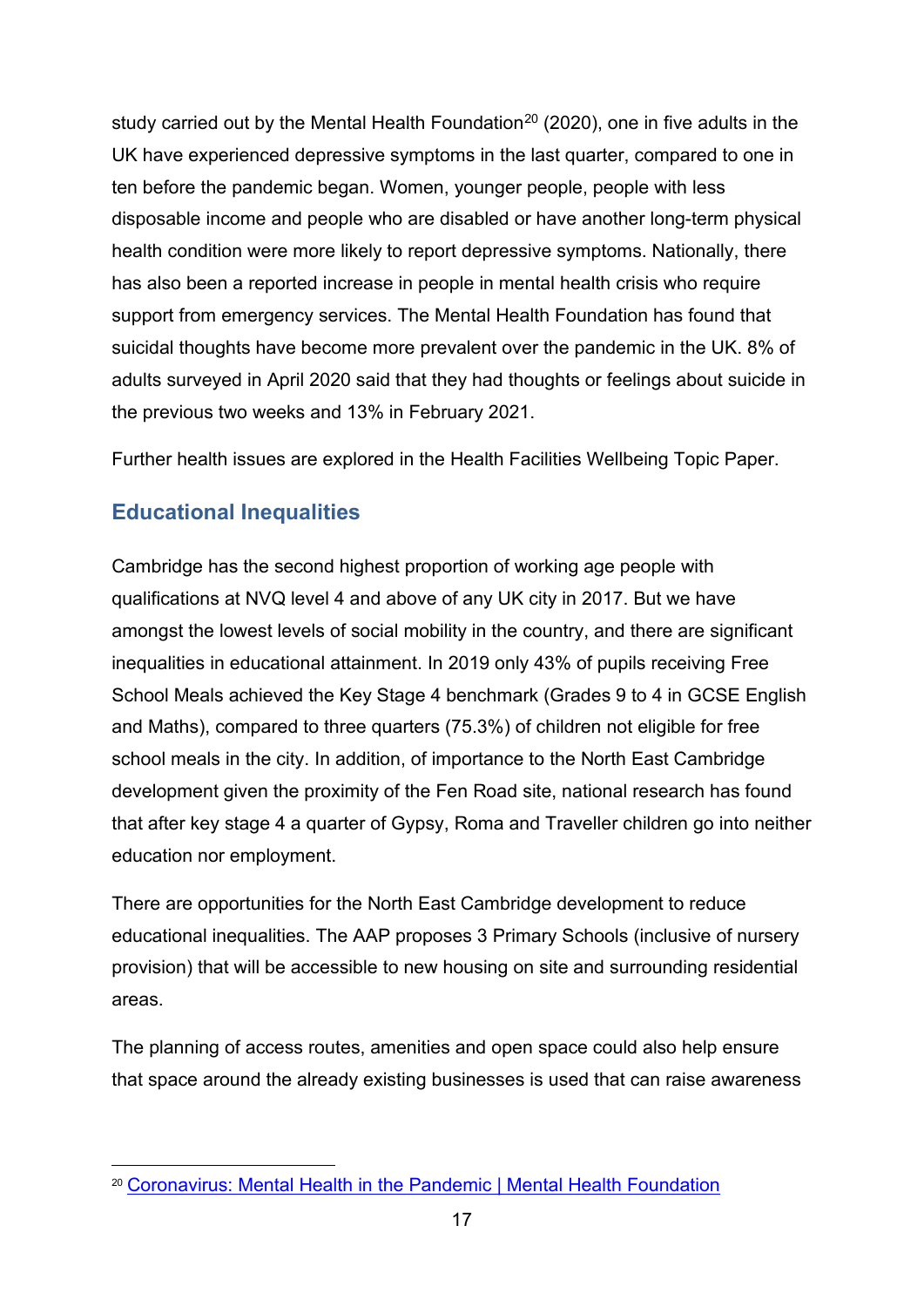of opportunities and raise aspirations and prevent these spaces from being quiet at weekends that may mean they are subject to antisocial behaviour.

The Education Topic Paper sets out more details on the proposed education provision.

# <span id="page-17-0"></span>**Who is the new community for?**

The North East Cambridge Area Action Plan aims to provide a policy framework guiding mixed-use development delivering significant housing, employment, and local facilities to support the creation of a new community. The development will provide land uses expected to enable social and physical infrastructure for new residents as well as existing local residents in adjoining areas. This will allow for a lively, pedestrian and cycle friendly district comprising leisure facilities, shops, and green spaces. The AAP aims to deliver thousands of new homes and jobs designed to meet existing and future needs of people living and working in the area.

The area to the east of Milton Road will predominantly be a housing-led mix of uses, including space for business uses, and for the relocation of existing industrial uses where they can be suitably located. A range of housing typologies will be provided to allow for a mix of residents such as local workers, first time buyers, renters, and homeowners with genuinely affordable housing. This is to encourage a cohesive and inclusive community and to improve the standard of living and daily lives of residents in who may be experiencing or vulnerable to experiencing poverty. This includes people with protected characteristics under the Equality Act  $2010^{21}$  $2010^{21}$  $2010^{21}$ , affected by poverty. The protected characteristics are age, disability, ethnicity, LGBT people, and sex (see the Equality Impact Assessment for more detail).

In existing new communities in Cambridgeshire, it has been found that there are many people of different ethnicities (for example, in the Southern Fringe developments 48 languages are spoken). The fact that there are people from a large number of different ethnicities means that there may be greater need for support to welcome them to new communities and support them in understanding how access to public services works (for instance, in other areas it has been assumed that

<span id="page-17-1"></span><sup>21</sup> [Equality Act 2010](https://www.legislation.gov.uk/ukpga/2010/15/contents)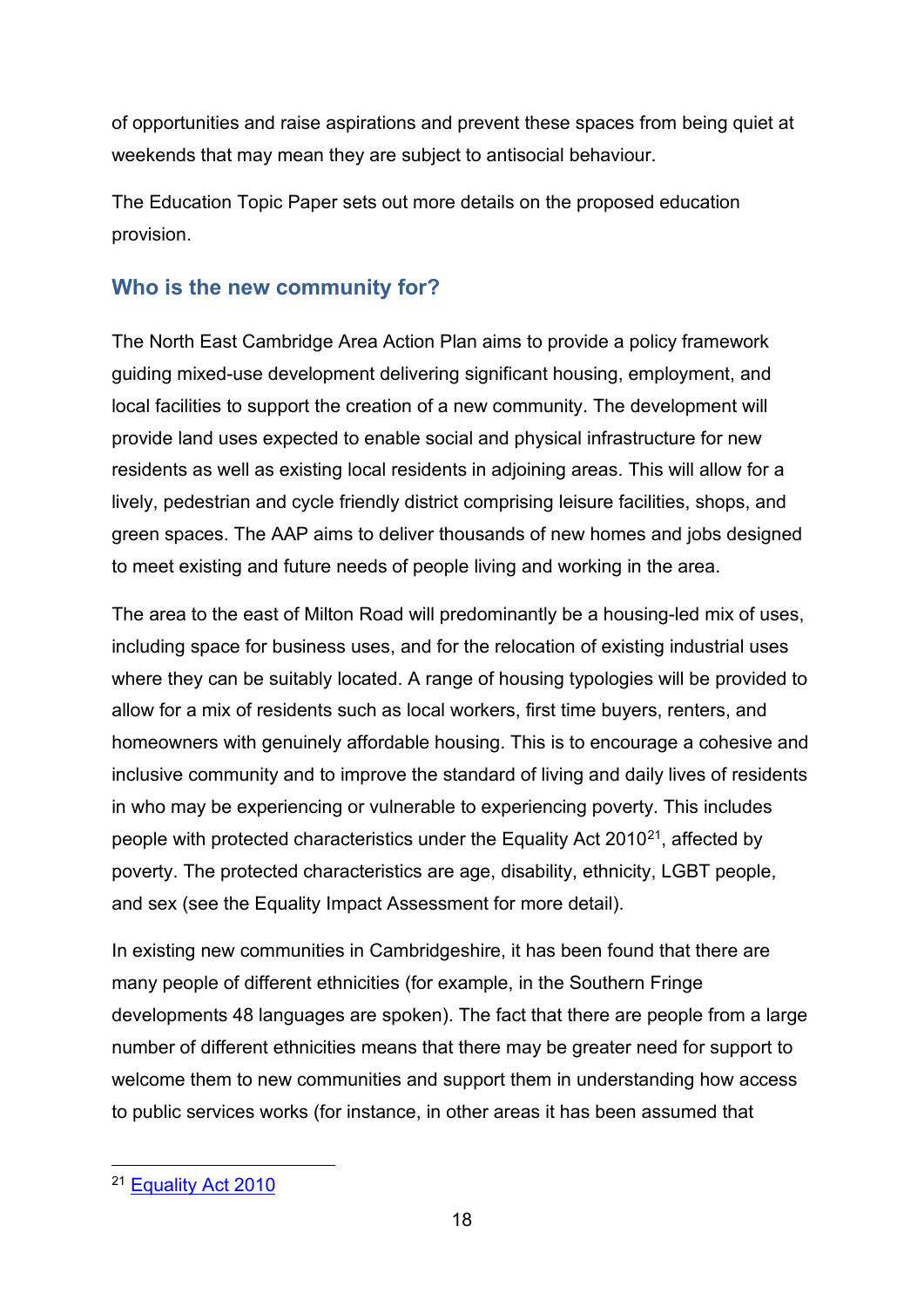people from other countries know about school holiday dates that has caused issues for households that work). To help welcome people of different ethnicities, one new development on the Southern Fringe, found hosting an international café was effective. This worked as a 'one-stop shop' for people to meet one another to develop social networks and ask any questions they have about living in the new community.

# <span id="page-18-0"></span>**Spatial Inequalities in Greater Cambridge and their relation to North East Cambridge**

The collection of district-level data on poverty in existing new communities in South Cambridgeshire remains limited. However, the current data from the 2019 Index of Multiple Deprivation<sup>[22](#page-18-1)</sup> (IMD) shows that the ten most deprived Lower Super Output Areas (LSOAs) in Cambridge lie in the North and North East of the city, in Abbey, Arbury, East and West Chesterton and Kings Hedges wards. The North East Cambridge development is in close proximity to East Chesterton and King's Hedges. Two of Abbey's LSOAs were in the most deprived 20% of LSOAs in the country in 2019, according to the IMD, and these will be linked to NEC via the Chisholm Trail bridge. In 2015, there were also 2 LSOAs in the most deprived 20% of LSOAs nationally, in King's Hedges ward.

The proposed boundary for the North East Cambridge development also adjoins the Fen Road community on the eastern side of the railway line. Gypsies and Travellers have the lowest rate of economic activity of any ethnic group, at 47 per cent, compared with 63 per cent for England and Wales overall. The Office for National Statistics states that the most common reasons for Gypsy or Irish Travellers being economically inactive were looking after the home or family (27%) and due to long term sickness or disability (26% - the highest proportion across all ethnic groups).

Local community groups and other stakeholders consulted as part of the development of the Council's Anti-Poverty Strategy<sup>[23](#page-18-2)</sup> advised that people from lowincome areas of the city, including Gypsy, Roma, and Traveller people, have felt excluded from the city centre and can often stay within the boundaries of their own

<span id="page-18-1"></span><sup>22</sup> [English indices of deprivation 2019](https://www.gov.uk/government/statistics/english-indices-of-deprivation-2019)

<span id="page-18-2"></span><sup>23</sup> Anti-Poverty Strategy - [Cambridge City Council](https://www.cambridge.gov.uk/anti-poverty-strategy)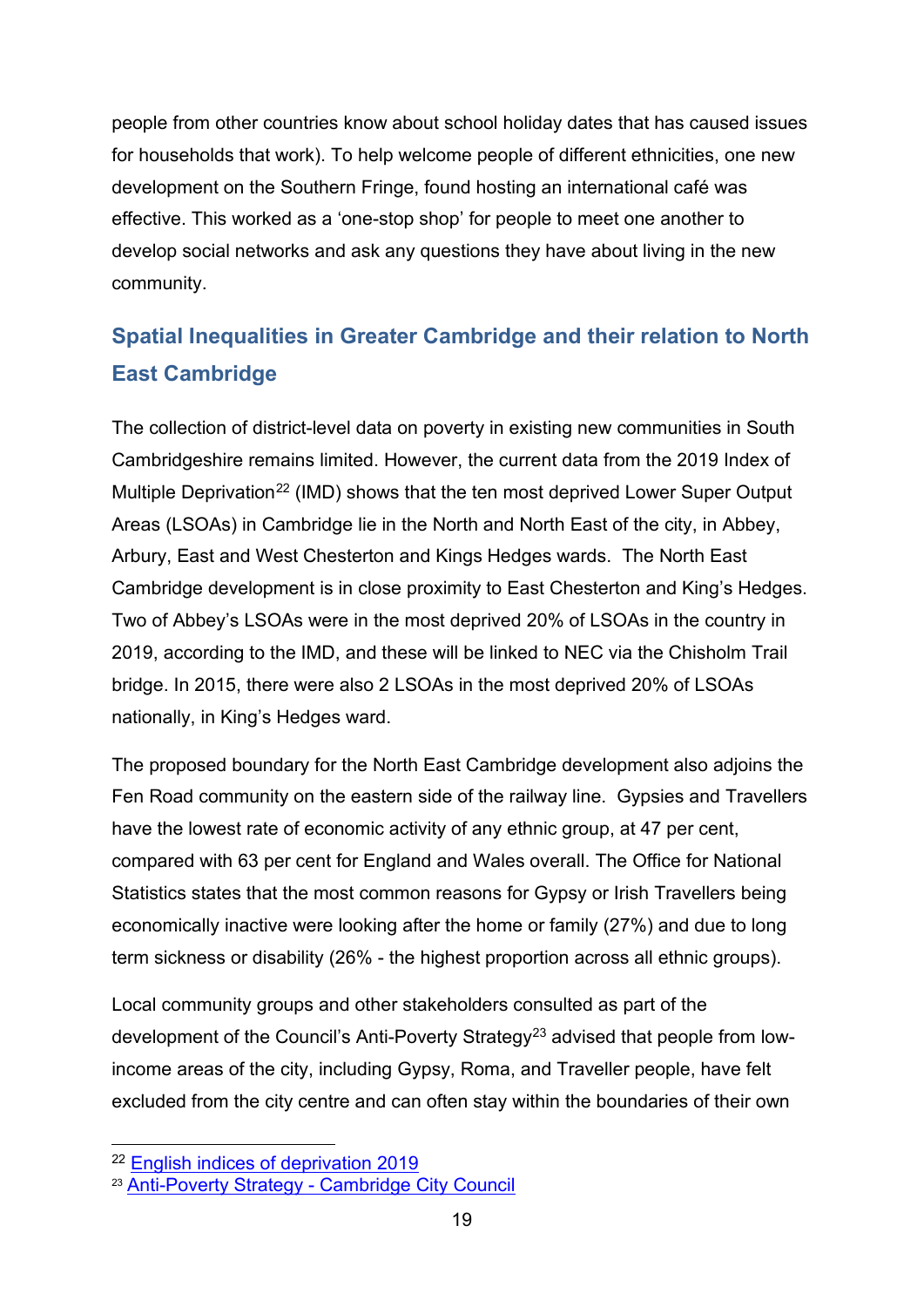wards or neighbourhoods. Actively engaging the Gypsy and Traveller community on Fen Road with the support from individual community development workers who have positive relations with the community will likely result in positive impacts for community cohesion. Moreover, some accommodation is likely to be built close to the existing Fen Road developments. This needs to be considered throughout the process of developing the AAP to mitigate impacts on the amenity of surrounding existing communities.

There is also opportunity to seek input from nearby communities, and especially in King's Hedges and East Chesterton, on the development of North East Cambridge to help prevent social and economic exclusion of these communities and thus contribute towards achieving the vision for the new development.

# <span id="page-19-0"></span>**Preferred Approach**

To ensure the North East Cambridge development meets the needs of the new communities and supports surrounding communities while minimising poverty and inequality, the AAP requires a number of considerations. Social and community infrastructure (both indoor and outdoor) provision is key in enabling accessibility to places that benefit health and wellbeing of communities. Provision in the form of a community centre, library, outdoor space with play areas, a community garden to allow for food growing, as well as health services and schools on site will allow for accessibility and prevention of health and education inequalities.

The AAP for the new development could tackle social exclusion of low-income groups by considering:

- Placement of transport links, including pedestrian and cycle paths, from already existing communities into the development such as Kings Hedges, East Chesterton, and the Fen Road site, and ensuring that the development is permeable.
- Location of housing to ensure that there is a mixture of tenure types in any given area.
- Provision of affordable local shops, and places to socialise, which were key areas of dissatisfaction for residents of the Southern Fringe new communities in a recent resident survey.